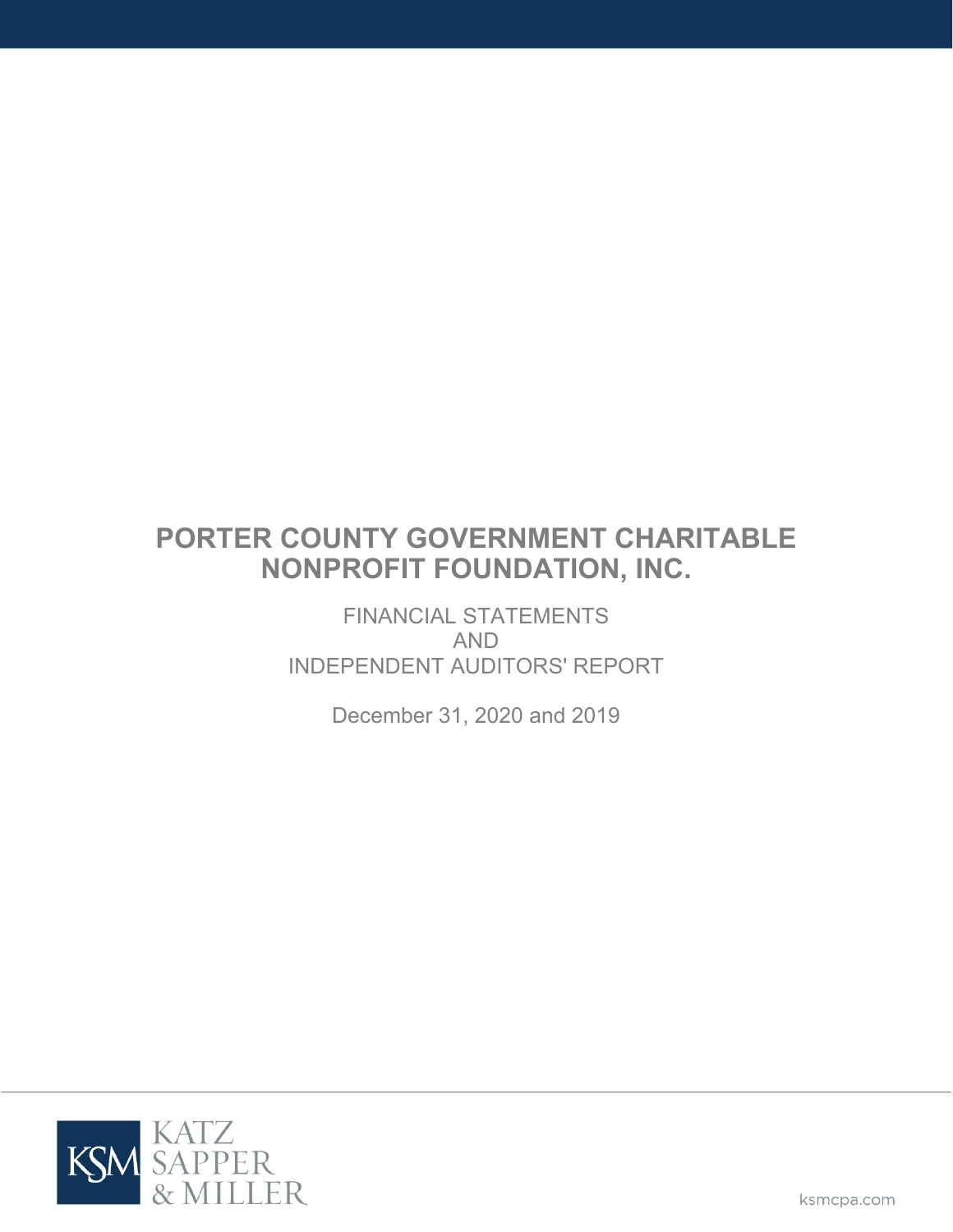# **CONTENTS**

|                                         | Page    |
|-----------------------------------------|---------|
| Independent Auditors' Report            | $1 - 2$ |
| <b>Statements of Financial Position</b> | 3       |
| <b>Statements of Activities</b>         | 4       |
| <b>Statements of Cash Flows</b>         | 5       |
| <b>Notes to Financial Statements</b>    | $6-9$   |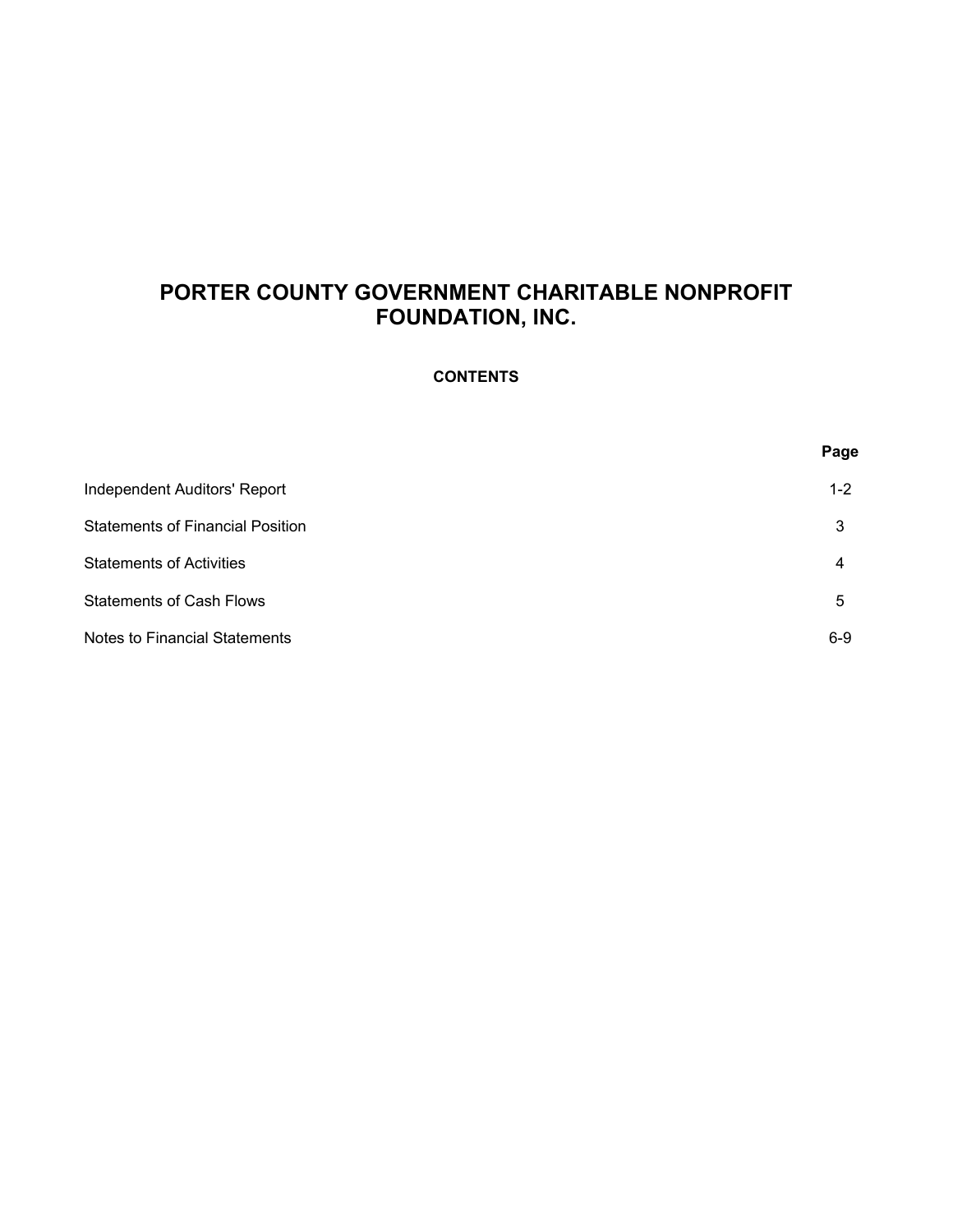**Our People: Your Success** 



*Independent Auditors' Report*

Board of Trustees Porter County Government Charitable Nonprofit Foundation, Inc.

We have audited the accompanying financial statements of Porter County Government Charitable Nonprofit Foundation, Inc., which comprise the statements of financial position as of December 31, 2020 and 2019, and the related statements of activities and cash flows for the years then ended, and the related notes to the financial statements.

# *Management's Responsibility for the Financial Statements*

Management is responsible for the preparation and fair presentation of these financial statements in accordance with accounting principles generally accepted in the United States of America; this includes the design, implementation, and maintenance of internal control relevant to the preparation and fair presentation of financial statements that are free from material misstatement, whether due to fraud or error.

## *Auditors' Responsibility*

Our responsibility is to express an opinion on these financial statements based on our audits. We conducted our audits in accordance with auditing standards generally accepted in the United States of America. Those standards require that we plan and perform the audit to obtain reasonable assurance about whether the financial statements are free from material misstatement.

An audit involves performing procedures to obtain audit evidence about the amounts and disclosures in the financial statements. The procedures selected depend on the auditors' judgment, including the assessment of the risks of material misstatement of the financial statements, whether due to fraud or error. In making those risk assessments, the auditors consider internal control relevant to the entity's preparation and fair presentation of the financial statements in order to design audit procedures that are appropriate in the circumstances, but not for the purpose of expressing an opinion on the effectiveness of the entity's internal control. Accordingly, we express no such opinion. An audit also includes evaluating the appropriateness of accounting policies used and the reasonableness of significant accounting estimates made by management, as well as evaluating the overall presentation of the financial statements.

We believe that the audit evidence we have obtained is sufficient and appropriate to provide a basis for our audit opinion.

1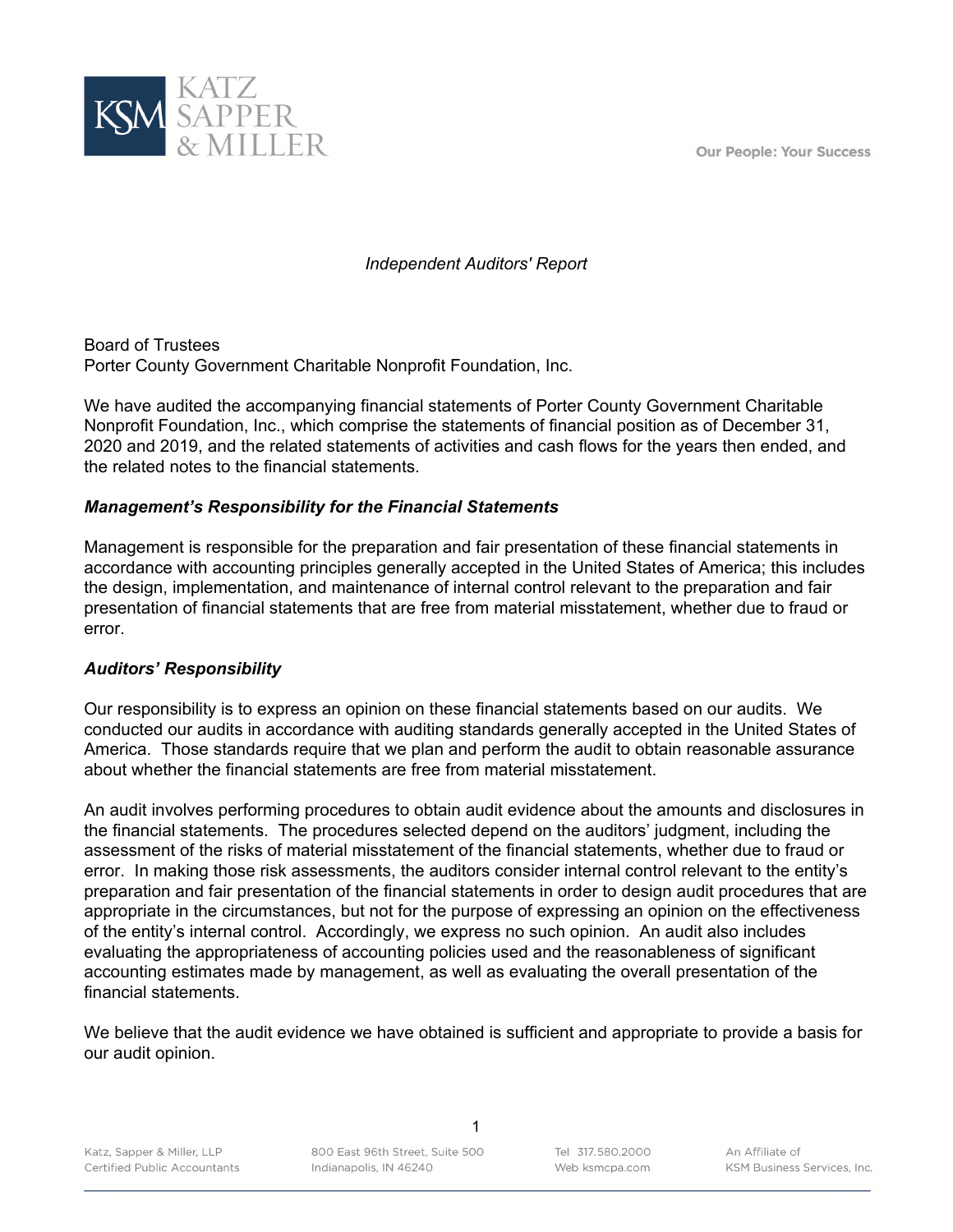*Opinion* 

In our opinion, the financial statements referred to above present fairly, in all material respects, the financial position of Porter County Government Charitable Nonprofit Foundation, Inc. as of December 31, 2020 and 2019, and the changes in its net assets and its cash flows for the years then ended, in accordance with accounting principles generally accepted in the United States of America.

Katz, Sapper > Miller, LLP

Indianapolis, Indiana September 7, 2021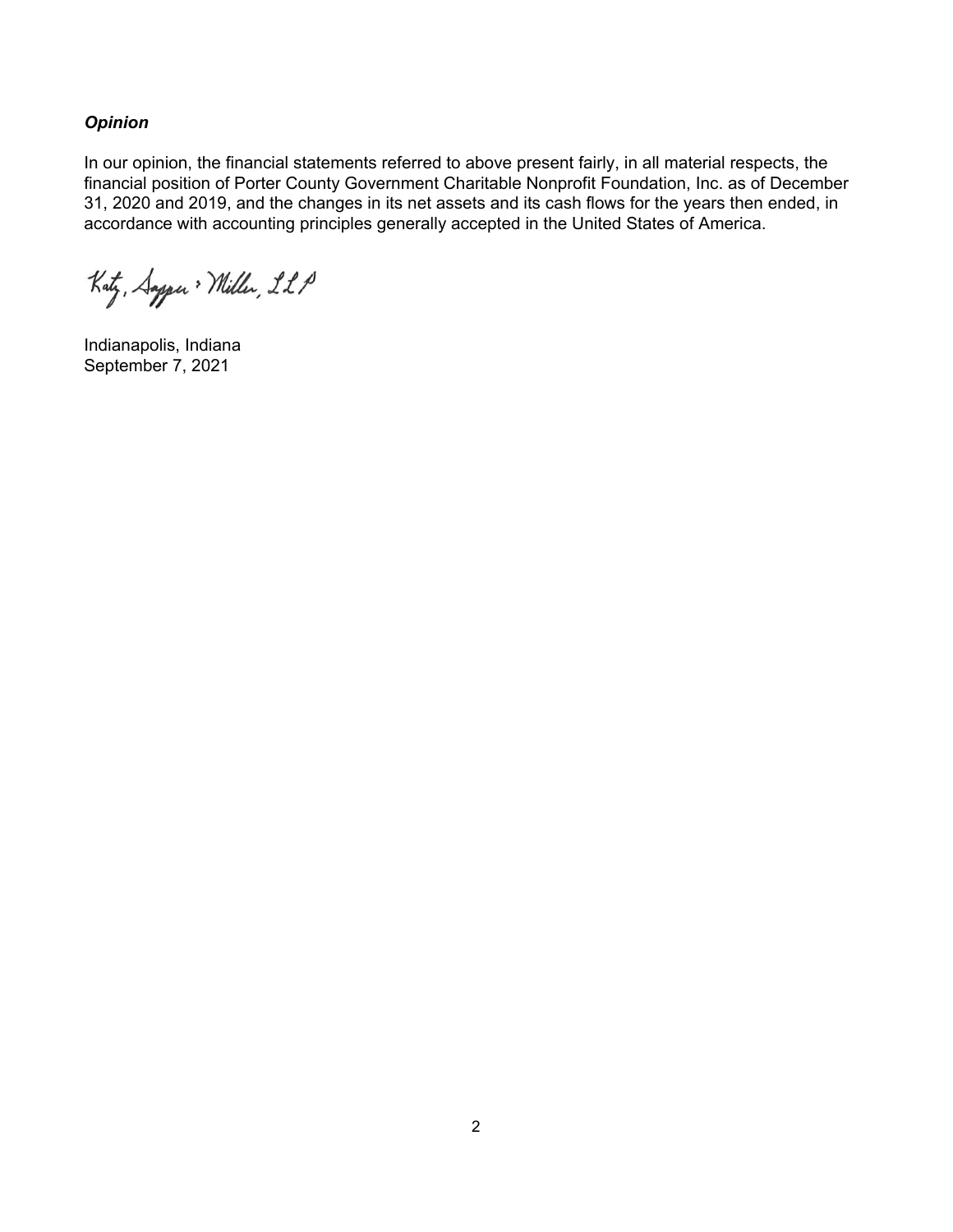## **December 31, 2020 and 2019 STATEMENTS OF FINANCIAL POSITION**

#### **ASSETS**

|                                              | 2020          | 2019           |
|----------------------------------------------|---------------|----------------|
| <b>ASSETS</b><br>Investments                 | \$188,015,526 | 173,502,472    |
| <b>TOTAL ASSETS</b>                          | \$188,015,526 | \$173,502,472  |
| <b>NET ASSETS</b>                            |               |                |
| <b>NET ASSETS WITHOUT DONOR RESTRICTIONS</b> | \$188,015,526 | \$ 173,502,472 |
| <b>TOTAL NET ASSETS</b>                      | \$188,015,526 | \$173,502,472  |

*See accompanying notes.*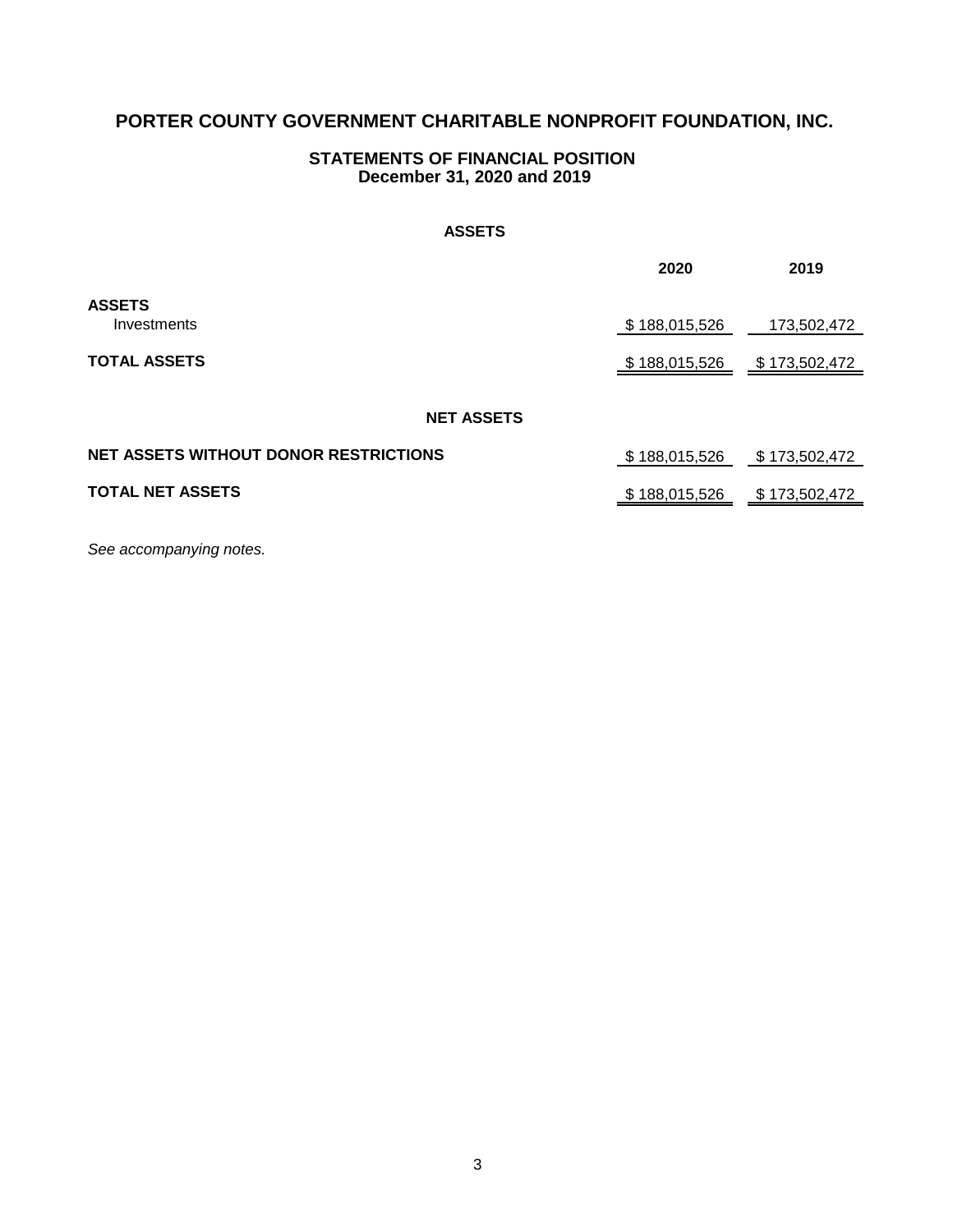# **STATEMENTS OF ACTIVITIES Years Ended December 31, 2020 and 2019**

|                                             | 2020            | 2019            |
|---------------------------------------------|-----------------|-----------------|
| <b>REVENUES AND SUPPORT</b>                 |                 |                 |
| Interest and dividend income                | \$<br>6,678,533 | \$<br>7,069,477 |
| In-kind investment expense                  | (65,000)        | (65,000)        |
| Unrealized gains on investments             | 6,602,026       | 15,888,106      |
| Realized gains on investments               | 8,729,739       |                 |
| In-kind revenues                            | 104,153         | 93,426          |
| <b>Total Revenues and Support</b>           | 22,049,451      | 22,986,009      |
|                                             |                 |                 |
| <b>EXPENSES</b>                             |                 |                 |
| Program Expenses:                           |                 |                 |
| <b>Transfer to Porter County</b>            | 7,497,244       |                 |
|                                             |                 |                 |
| <b>General and Administrative Expenses:</b> |                 |                 |
| In-kind salaries expense                    | 9,630           | 8,108           |
| In-kind professional fees                   | 29,523          | 20,318          |
| <b>Total Expenses</b>                       | 7,536,397       | 28,426          |
|                                             |                 |                 |
| <b>INCREASE IN NET ASSETS</b>               | 14,513,054      | 22,957,583      |
|                                             |                 |                 |
| <b>NET ASSETS</b>                           |                 |                 |
| Beginning of Year                           | 173,502,472     | 150,544,889     |
|                                             |                 |                 |
| End of Year                                 | 188,015,526     | \$173,502,472   |
|                                             |                 |                 |

*See accompanying notes.*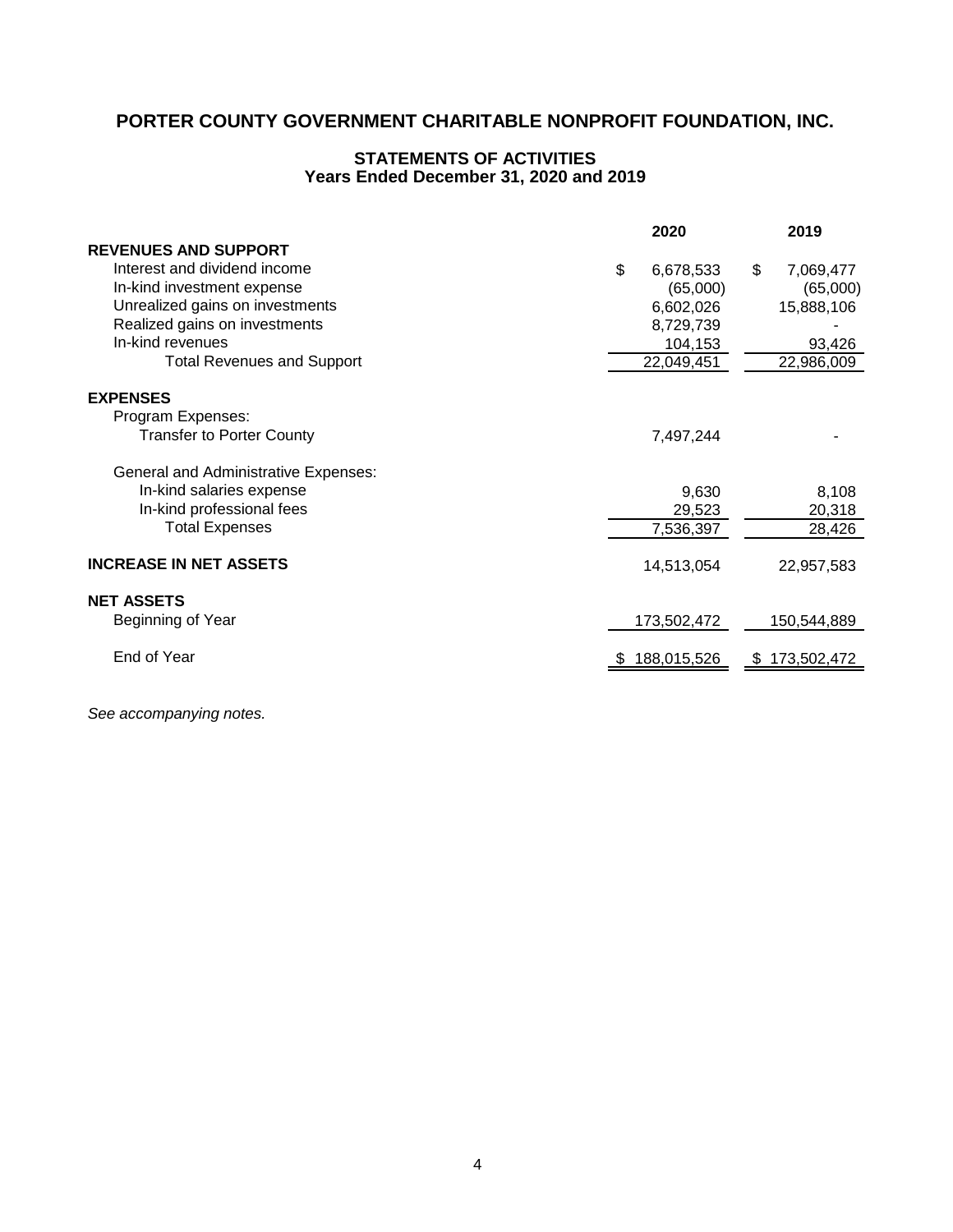# **STATEMENTS OF CASH FLOWS Years Ended December 31, 2020 and 2019**

|                                                        | 2020           | 2019              |
|--------------------------------------------------------|----------------|-------------------|
| <b>OPERATING ACTIVITIES</b>                            |                |                   |
| Increase in net assets                                 | \$14,513,054   | \$22,957,583      |
| Adjustments to reconcile increase in net assets to net |                |                   |
| cash provided (used) by operating activities:          |                |                   |
| Realized gains on investments                          | (8,729,739)    |                   |
| Unrealized gains on investments                        | (6,602,026)    | (15,888,106)      |
| Decrease in certain assets:                            |                |                   |
| Contributions receivable                               |                | 600,000           |
| Net Cash Provided (Used) by Operating Activities       | (818, 711)     | 7,669,477         |
| <b>INVESTING ACTIVITIES</b>                            |                |                   |
| Purchases of investments                               | (91, 387, 038) | (7,607,811)       |
| Proceeds from sales and maturities of investments      | 91,594,122     |                   |
| Net Cash Provided (Used) by Investing Activities       | 207,084        | (7,607,811)       |
| NET INCREASE (DECREASE) IN CASH AND EQUIVALENTS        |                |                   |
| <b>INCLUDED IN INVESTMENTS</b>                         | (611, 627)     | 61,666            |
| <b>CASH AND EQUIVALENTS INCLUDED IN INVESTMENTS</b>    |                |                   |
| Beginning of Year                                      | 3,306,264      | 3,244,598         |
| End of Year                                            | 2,694,637      | 3,306,264<br>- 92 |
|                                                        |                |                   |

*See accompanying notes.*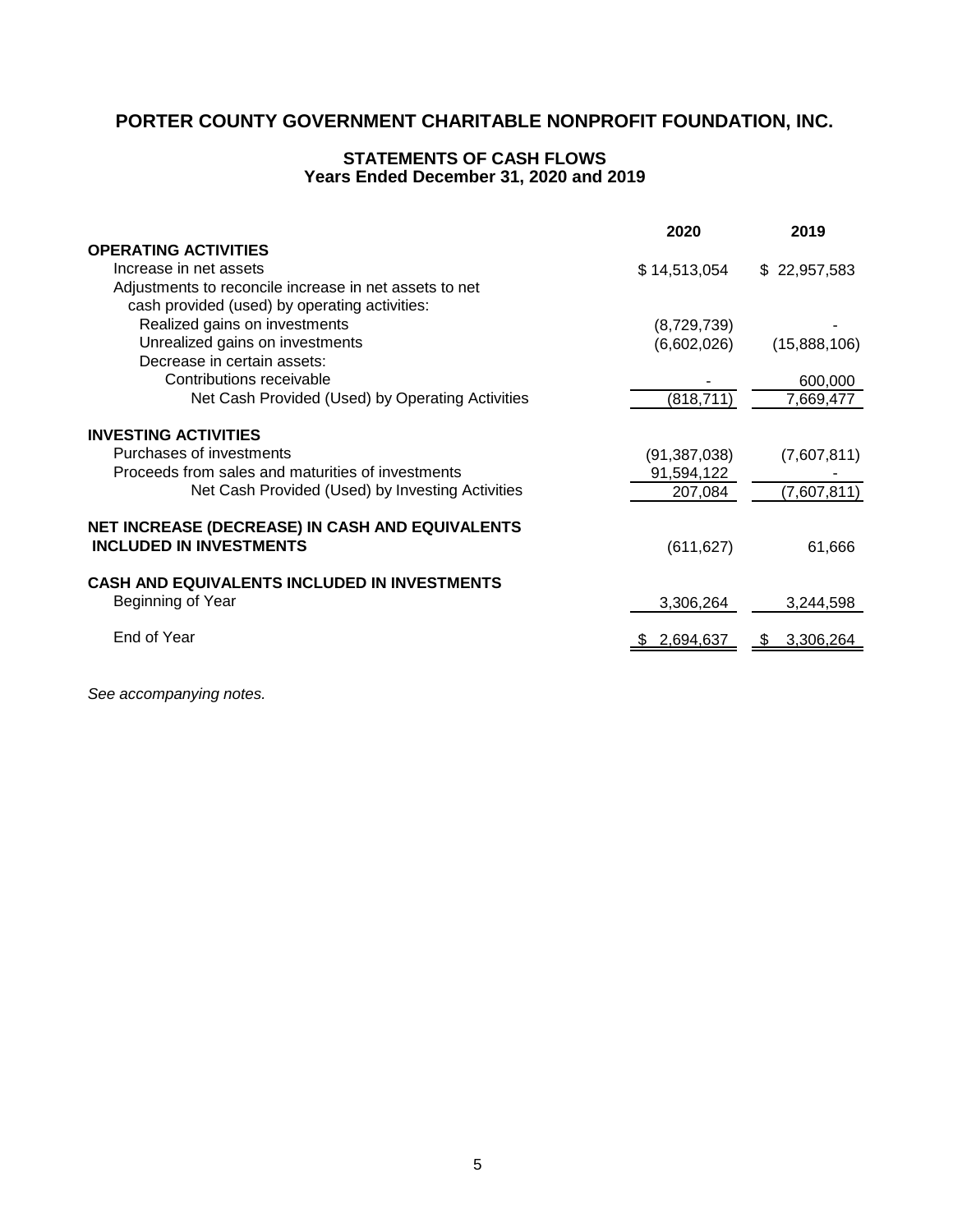## **NOTES TO FINANCIAL STATEMENTS December 31, 2020 and 2019**

#### **NOTE 1 - SUMMARY OF SIGNIFICANT ACCOUNTING POLICIES**

On February 22, 2016, the Porter County Government Charitable Nonprofit Foundation, Inc. (the Foundation) was incorporated as a public benefit corporation, for the purpose to benefit, perform, and carry out the charitable, scientific, and educational purposes of Porter County, Indiana and to lessen the burden of the primary government in providing public service. The Foundation was established in accordance with Indiana Code (IC) 36-1-14-3, which allows the county legislative body and the county fiscal body to establish a charitable nonprofit foundation to hold the proceeds of the sale of capital assets in trust for the benefit of the county. In 2016, the Porter County Treasurer transferred \$135.9 million from a county fund that held the proceeds from the sale of the county hospital.

The Foundation is governed by a Board of Trustees, which assumes responsibility for meeting the Foundation's primary emphasis and exercise all the powers of the Foundation.

*Basis of Presentation:* The financial statements have been prepared in accordance with accounting principles generally accepted in the United States of America, which require the Foundation to report information regarding its financial position and activities depending on the absence or presence of donor imposed restrictions. As of December 31, 2020 and 2019, none of the Foundation's net assets were subject to donor imposed restrictions and could be used at the discretion of management and the Board of Trustees, and therefore were all classified as net assets without donor restrictions.

*Estimates:* The preparation of financial statements in accordance with accounting principles generally accepted in the United States of America requires management to make estimates and assumptions that affect the reported amounts of assets and liabilities, the disclosure of contingent assets and liabilities, and the reported amounts of revenues and expenses. Actual results could differ from those estimates.

*Cash and Equivalents* consist of cash in highly liquid investments purchased with an original maturity of three months or less. The Foundation maintains its cash in bank deposit accounts which, at times, may exceed the federally insured limits. The Foundation has not experienced any losses from its bank accounts.

*Investment Valuation and Income Recognition:* Investments are initially recorded at cost, if purchased, or at fair value, if donated. Thereafter, investments are stated at fair value. See Note 3 for discussion of fair value measurements.

The statements of activities includes interest and dividend income and realized and unrealized capital gains and losses, and related in-kind investment expense. Interest income is recorded on the accrual basis, and dividends are recorded on the ex-dividend date. Purchases and sales of investments are recorded on the trade date. Gains and losses on the sale of investments are determined using the specific-identification method.

The Board of Trustees has adopted an investment policy that fulfills all fiduciary duties and is aligned with statutory code IC 36-1-14-3. The Foundation's investment philosophy is total return in nature and broadly diversified across asset classes and underlying investments. Accordingly, a total return measurement will be utilized to best comply with statutory code. As such, the net annual total return on the assets will be determined as of December 31st each year. Total return for the calendar year up to 5% will be transferred to the County Fund, which is a fund designated for transfer back to Porter County, with any total return above 5% being added back to the principal of the Fund. If the total return is negative, no assets will be transferred. The actual transfer of assets will occur in January or February based on operational considerations.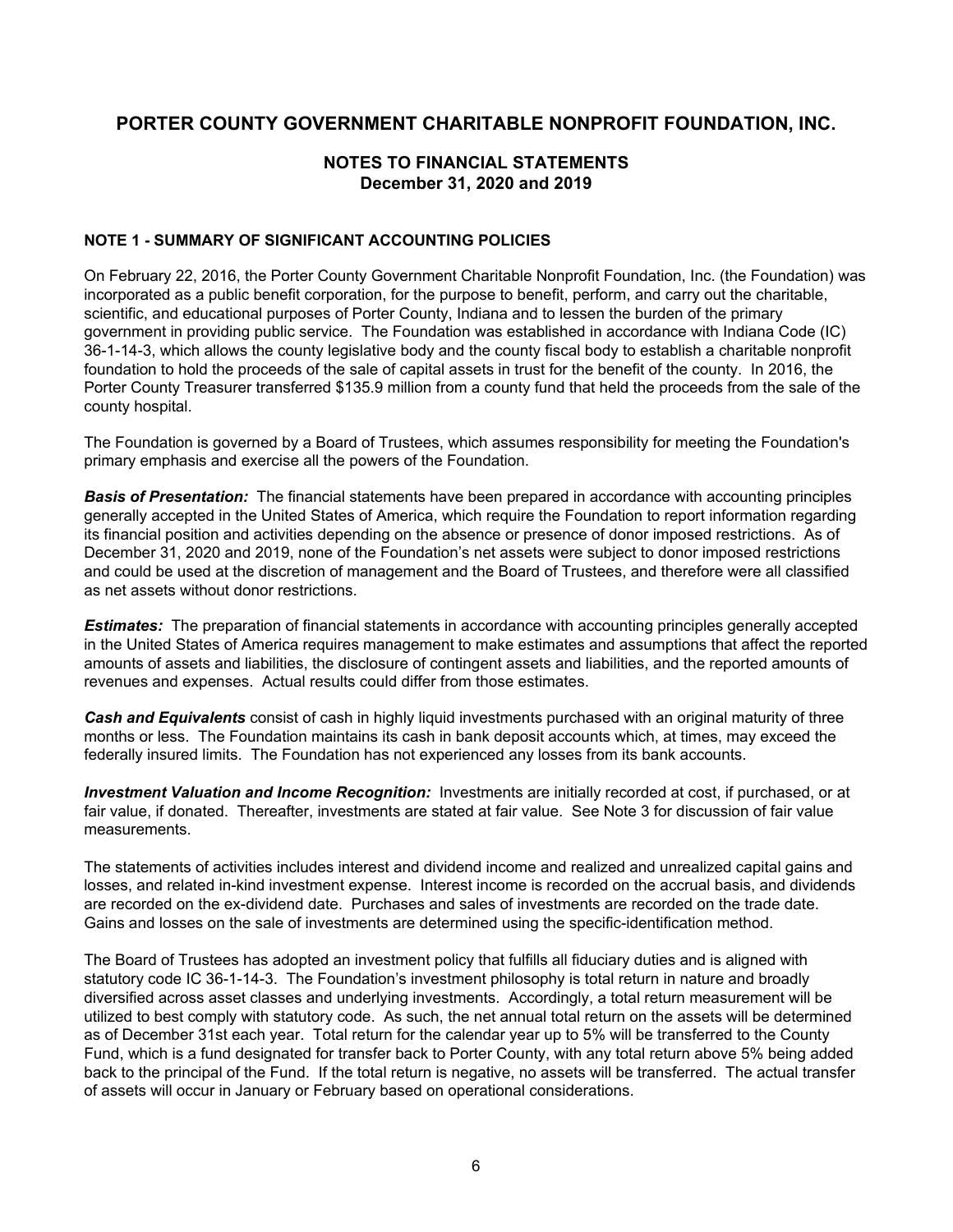### **NOTE 1 - SUMMARY OF SIGNIFICANT ACCOUNTING POLICIES (CONTINUED)**

*In-kind Contributions:* Contributions of services, which consisted of services provided by County elected or appointed officials, are recorded at estimated fair value when received if such services require specialized skills, are provided by individuals possessing those skills and would typically need to be purchased if not donated.

*Functional Allocation of Expenses:* The costs of providing various programs and other activities have been summarized on a functional basis in the statements of activities. Directly identifiable expenses are charged to the specific programs and supporting services benefited. General and administrative expenses include those expenses that are not directly identifiable with any other specific function but provide for the overall support and direction of the Foundation.

*Income Taxes:* The Foundation is exempt from federal income taxes under Section 501(c)(3) of the Internal Revenue Code, though it is subject to tax on income unrelated to its exempt purpose, unless that income is otherwise excluded from the Code. In addition, the Foundation has been determined by the Internal Revenue Service not to be a private foundation within the meaning of Section 509(a) of the Internal Revenue Code. There was no unrelated business income tax for the years ended December 31, 2020 and 2019.

The Foundation files U.S. federal and state of Indiana information returns. The Foundation is no longer subject to U.S. federal and state income tax examinations by tax authorities for years before 2017. Management believes that the Foundation's income tax filing positions will be sustained on audit and does not anticipate any adjustments that will result in a material change.

*Subsequent Events:* The Foundation has evaluated the financial statements for subsequent events occurring through September 7, 2021, the date the financial statements were available to be issued. See Note 2.

#### **NOTE 2 - AVAILABLE RESOURCES AND LIQUIDITY**

Distributions and payments from investment earnings of the Foundation shall not, during any one calendar year, exceed 5% of the amount of principal at the beginning of the year. To the extent that investment income earned on money in the Fund during a calendar year exceeds 5% of the amount of the principal at the beginning of the calendar year, that excess investment income shall be added to and be considered a part of the principal of the Fund. The Foundation's contributions receivable are added to the Fund principal when received. Therefore, the Foundation's financial assets available within one year would consist of 5% of its principal balance or \$8,300,246 and \$7,497,244 at December 31, 2020 and 2019, respectively.

Per the Investment Policy Statement, short-term liquidity requirements, while expected to be infrequent, will be handled from contributions (if any exist), the amount allocated to cash, and/or by the income, appreciation, or reallocation of Fund investments.

In 2021, the Foundation's Board agreed to adopt a smoothing approach for calculating the annual distribution, which replaces the 5% method discussed above.

#### **NOTE 3 - FAIR VALUE MEASUREMENTS**

The Foundation has categorized its assets and liabilities that are measured at fair value into a three-level fair value hierarchy. The hierarchy prioritizes the inputs to valuation techniques used to measure fair value. The hierarchy gives the highest priority to unadjusted quoted prices in active markets for identical assets or liabilities (Level 1) and the lowest priority to unobservable inputs (Level 3). The asset or liability's fair value measurement level within the fair value hierarchy is based on the lowest level of any input that is significant to the fair value measurement. Valuation techniques used need to maximize the use of observable inputs and minimize the use of unobservable inputs.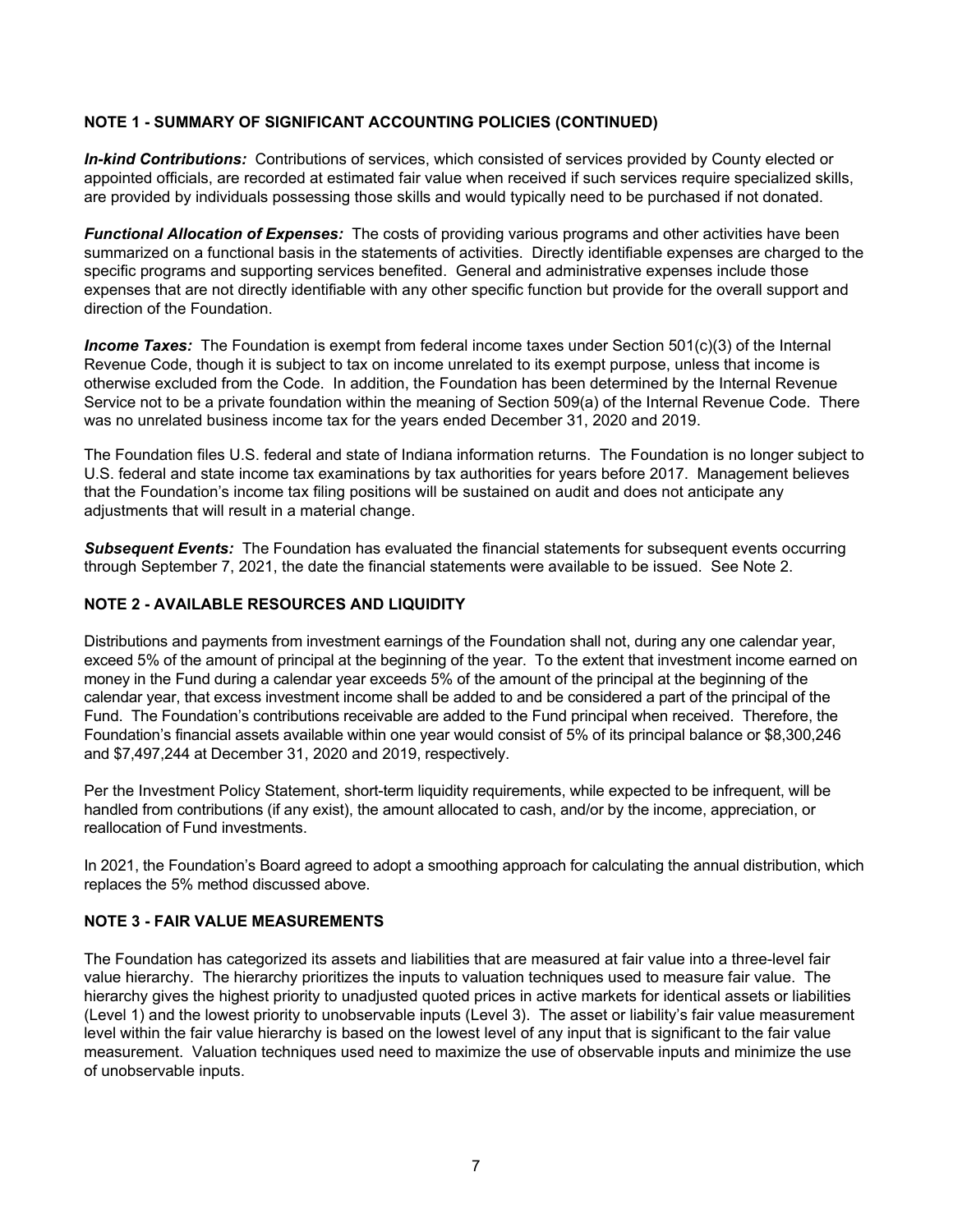#### **NOTE 3 - FAIR VALUE MEASUREMENTS (CONTINUED)**

The three levels of the fair value hierarchy are described as follows:

*Level 1* – Inputs to the valuation methodology are unadjusted quoted prices for identical assets or liabilities in active markets that the Foundation has the ability to access.

*Level 2* – Inputs to the valuation methodology may include: quoted prices for similar assets or liabilities in active markets; quoted prices for identical or similar assets or liabilities in inactive markets; inputs other than quoted prices that are observable for the asset or liability; and/or inputs that are derived principally from or corroborated by observable market data by correlation or other means. If the asset or liability has a specified (contractual) term, the Level 2 input must be observable for substantially the full term of the asset or liability.

*Level 3* – Inputs to the valuation methodology are unobservable and significant to the fair value measurement. In situations where there is little or no market activity for the asset or liability, the Foundation makes estimates and assumptions related to the pricing of the asset or liability including assumptions regarding risk.

Following is a description of the valuation methodologies used by the Foundation for assets that are measured at fair value on a recurring basis. There have been no changes in the methodologies used at December 31, 2020 and 2019.

*Mutual Fund Shares and Money Market Fund Shares:* Valued at the daily closing price as reported by the funds. These funds are required to publish their daily net asset value (NAV) and to transact at that price. These funds are deemed to be actively traded.

Following is a summary, by major nature and risks class within each level of the fair value hierarchy, of the Foundation's assets that are measured at fair value on a recurring basis as of December 31, 2020 and 2019:

| 2020                              | Level 1           | <b>Total</b>      |  |
|-----------------------------------|-------------------|-------------------|--|
| Investments:                      |                   |                   |  |
| Money market fund shares          | \$<br>2,694,637   | 2,694,637<br>\$   |  |
| Mutual fund shares:               |                   |                   |  |
| Fixed income                      | 104,333,605       | 104,333,605       |  |
| Large cap growth                  | 26,214,161        | 26,214,161        |  |
| Large cap blend                   | 20,053,685        | 20,053,685        |  |
| Mid cap value                     | 6,940,436         | 6,940,436         |  |
| Mid cap growth                    | 7,295,290         | 7,295,290         |  |
| International                     | 20,483,712        | 20,483,712        |  |
| <b>Total Assets at Fair Value</b> | \$188,015,526     | \$188,015,526     |  |
| 2019                              |                   |                   |  |
| Investments:                      |                   |                   |  |
| Money market fund shares          | \$<br>3,306,264   | 3,306,264<br>\$   |  |
| Mutual fund shares:               |                   |                   |  |
| Fixed income                      | 99,094,890        | 99,094,890        |  |
| Large cap growth                  | 12,789,243        | 12,789,243        |  |
| Large cap blend                   | 19,014,995        | 19,014,995        |  |
| Large cap value                   | 12,423,262        | 12,423,262        |  |
| Mid cap value                     | 10,051,685        | 10,051,685        |  |
| International                     | <u>16,822,133</u> | <u>16,822,133</u> |  |
| Total Assets at Fair Value        | \$173,502,472     | \$173,502,472     |  |